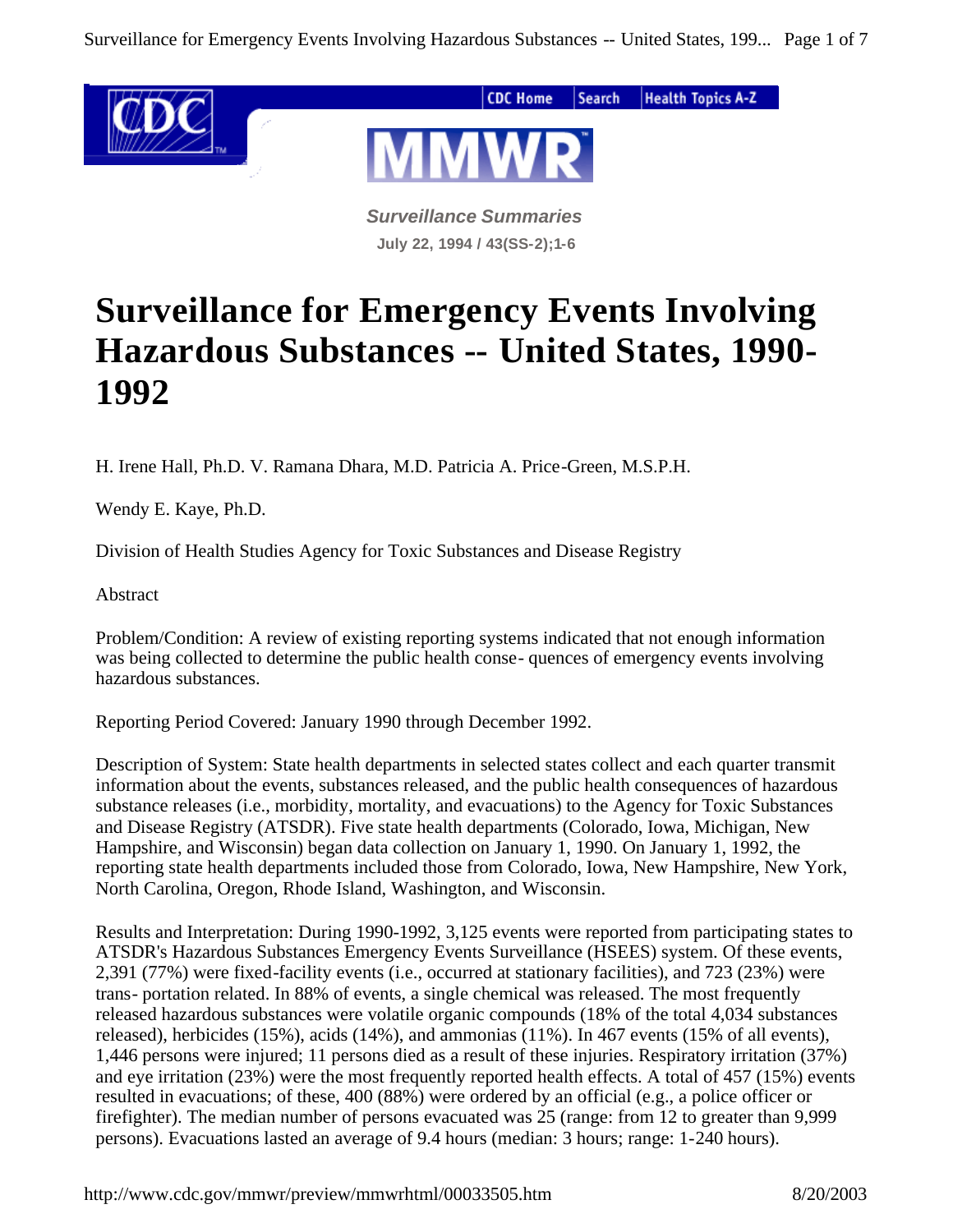Actions Taken: Information from HSEES is being used for preparedness planning, such as the relocation of hazardous materials (HazMat) teams to areas with higher incidence and the training of first responders and employees. The information is also used to conduct follow-up epidemiologic studies and to determine risk factors associated with events resulting in injury.

## INTRODUCTION

Since World War II, the number of chemicals that have been developed, produced, and used in the United States has increased rapidly. More than 65,000 substances are available on the market, and approximately 600 new substances are produced each year (1). However, the potential health effects of many of the substances in common use are unknown. Furthermore, compre- hensive information regarding the public health consequences of hazardous substance releases (i.e., the morbidity, mortality, and evacuations of the general public, first responders, and employees \*) was not available.

In 1988, the Agency for Toxic Substances and Disease Registry (ATSDR) initiated a study of the information about hazardous substance releases available in three national databases: the National Response Center Database, the Hazardous Materials Information System (HMIS), and the Acute Hazardous Events Database (2). These databases were found to have limitations for assessing the public health consequences of hazardous substance releases (2- 4). Not all events were included in these databases (e.g., HMIS does not include events involving intrastate carriers and fixed {stationary} facil- ities), and many events were not reported. Moreover, the accuracy of the collected information could not be confirmed. Other types of data not included in these systems were information concerning the persons injured by hazardous substance releases, the types of injuries received, and evacuations.

Because of these limitations in data collection, in October 1989 ATSDR implemented an active, state-based Hazardous Substances Emergency Events Surveillance (HSEES) system in selected states to enable assessment of the public health consequences associated with hazardous substance releases. This report describes the public health consequences of events reported to the HSEES system from January 1990 through December 1992.

# **METHODS**

Five state health departments (Colorado, Iowa, Michigan, New Hampshire, and Wisconsin) began data collection on January 1, 1990. On January 1, 1992, the reporting state health departments included those from Colorado, Iowa, New Hampshire, New York, North Carolina, Oregon, Rhode Island, Washington, and Wisconsin. Information regarding the event, chemicals released, affected persons, injuries, \*\* and evacuations was recorded on standardized data collection forms designed by ATSDR. Personnel from state health departments used different sources (e.g., records or verbal reports by personnel of state environmental protection agencies, police and fire departments, and hospitals) to obtain information for the data collection form. The data were computerized, using a data entry system provided by ATSDR, and were reported quarterly to ATSDR.

Hazardous substance emergency events were defined as uncontrolled or illegal releases or threatened releases of chemicals or their hazardous by-products. The reportable chemicals included the 200 substances identified by ATSDR as the most hazardous substances found at Superfund sites (5), all other insecticides and herbicides in addition to those found at Superfund sites, chlorine, hydrochloric acid, sodium hydroxide, nitric acid, phosphoric acid, acrylic acid, and hydrofluoric acid. Events were reported if the amount of substance released needed to be removed, cleaned up, or neutralized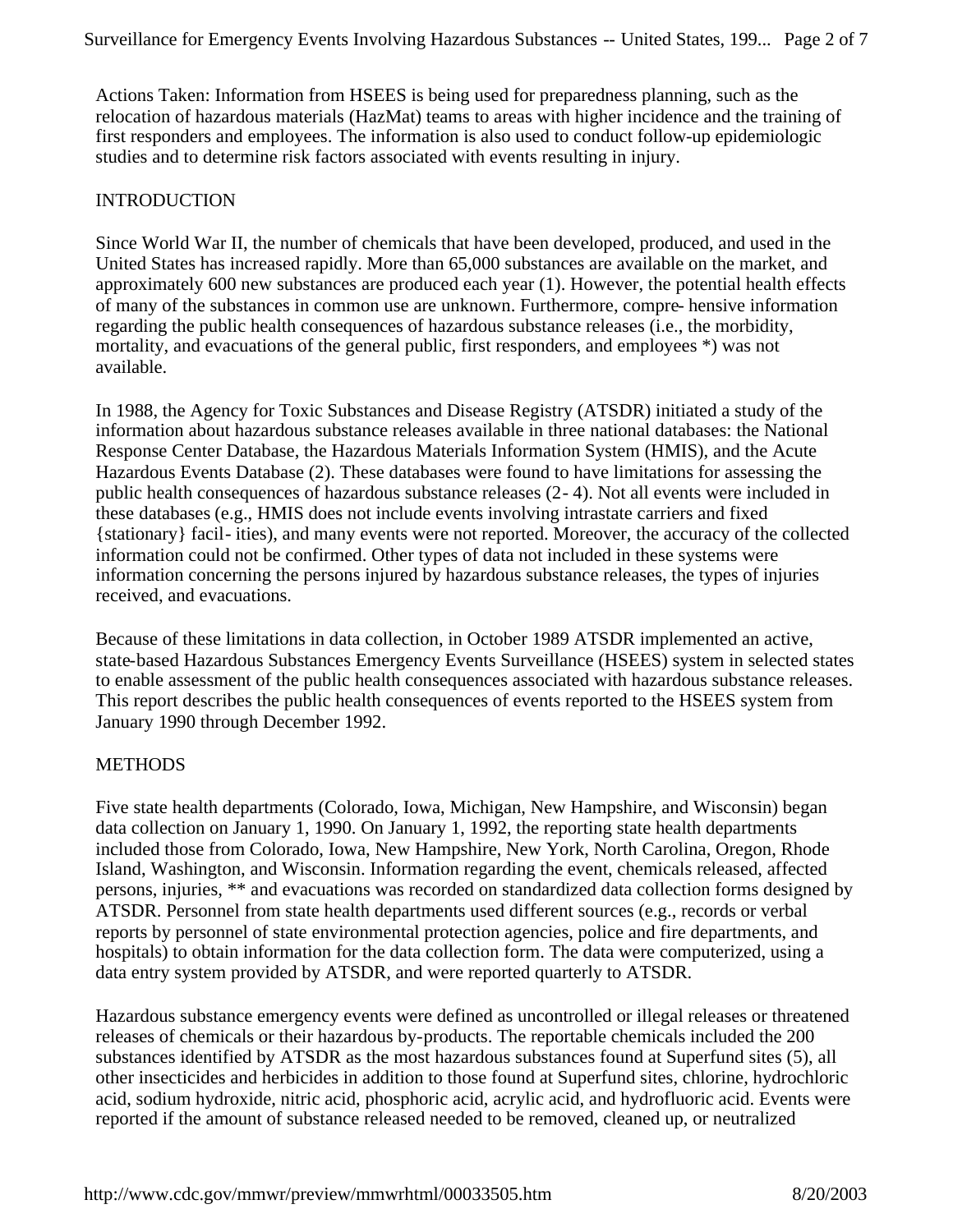according to federal, state, or local law. In addition, events were reported if they resulted in a potential for a release of a designated hazardous substance and if this potential led to an action (e.g., an evacuation) to protect the health of employees, first responders, or the general public.

# RESULTS

A total of 3,125 events were reported from participating states to the HSEES system during 1990- 1992. Of these events, 2,391 (77%) were fixed- facility events, and 723 (23%) were transportation related. Type of event was unknown for 11 of the reported events. Location of event was known for 3,092 events. Most (1,890 {61%}) events occurred in areas with industrial or commercial land use; 547 (18%), in areas classified as rural; and 329 (11%), in residential areas.

The frequency distribution by day of week for Monday through Friday did not vary substantially. However, the daily average number of 538 emergency events on a Monday through Friday was more than twice the daily average number on a Saturday or Sunday (i.e., 219 events). Time of day that the emergency event occurred was known for 2,957 events. Of these, 2,230 (75%) events occurred from 6 a.m. to 6 p.m.; 467 (16%), from 6 p.m. to 12 a.m.; and 260 (9%), from 12 a.m. to 6 a.m.

The hazardous substances released during the events were grouped into 11 categories (Table\_1). The most frequently released hazardous substances were volatile organic compounds (18% of the total 4,034 substances released), herbicides (15%), acids (14%), and ammonias (11%). The substances released during the two types of events were similar; however, a greater number of transportationrelated incidents involved the release of herbicides.

For the four categories of substances that were released most frequently, 13%-27% of the releases resulted in injury. The substances released most often, however, were not necessarily those most likely to result in injury. For example, although insecticides were released in only 5% of all events, 80 (37%) of the 217 events with releases of insecticides resulted in injuries.

A single substance was released in 2,747 (88%) of all events, and two substances were released in 199 (6%). The distribution of the number of substances released during events that resulted in injury (Table\_2) was comparable to the distribution of the number of substances released during all events.

In 467 events (15% of all events), 1,446 persons were injured. In 252 (54%) events resulting in injury, only one person was injured. In an additional 88 (19%) events resulting in injury, two persons were injured. Information about age was available for 883 (61%) injured persons (mean age: 33 years; range: 1-79 years). Seventy-six percent of injured persons were male. Overall, 968 (67%) injured persons were employees, 200 (14%) were first responders, and 276 (19%) were from the general public. In transportation- related events, 46 (34%) injured persons were first responders.

For both fixed-facility and transportation-related events, respiratory irritation and eye irritation were the most frequently reported health effects (Table\_3). In transportation-related events, injured persons also commonly had traumatic injuries (i.e., 28 {13%} of transportation-related injuries were traumatic).

Eleven deaths were reported, two of which occurred during one event. Nine deaths occurred at fixed facilities, and two during transportation-related events. Eight persons who died were employees, one was a first responder, and two were from the general public. Demographic information was known for 10 persons who died; all were male (mean age: 43.5 years). Eight persons who died had not worn personal protective equipment, and nine had not worn eye protection. The conditions associated with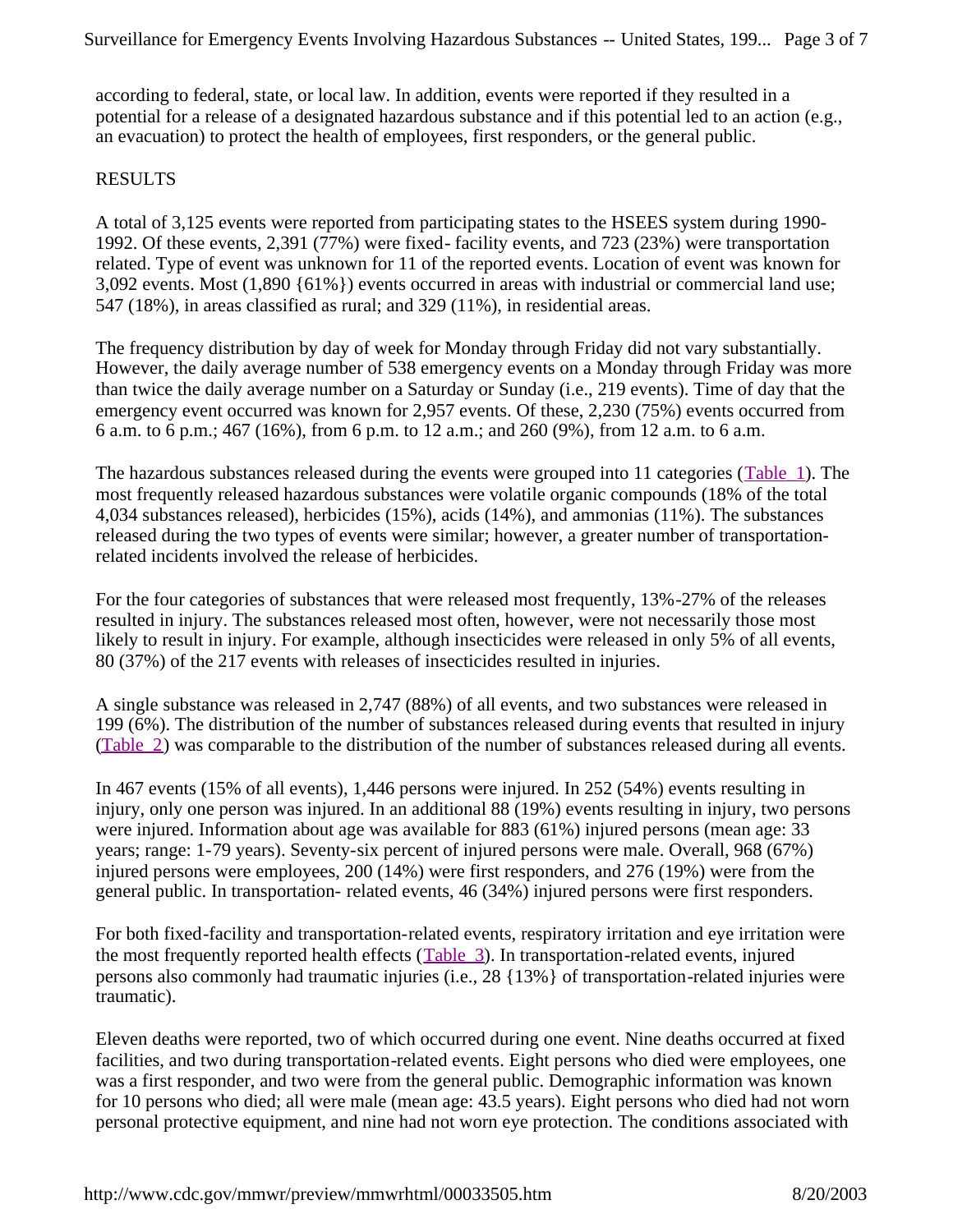these deaths were trauma, chemical burns, thermal burns, heat stress, cardiac arrest, and asphyxiation.

Most  $(869 \{60\%)$  of the injured persons were treated at a hospital but did not require inpatient admission. Others were admitted to a hospital for treatment (220 {15%} injured persons), treated at the scene of the event (167 {12%}), or transported to a hospital for observation but required no treatment (88 {6%}). Sixty-seven (5%) injured persons were treated for their injuries by private physicians within 24 hours of the event.

Of the 1,353 injured persons for whom information concerning use of protective equipment was available, 984 (73%) were not using any type of personal protective equipment at the scene of the event. Of the injured employees, 676 (75%) were not using personal protective equipment. Hard hats and steel-toed shoes were worn by 136 (15%). Of the injured first responders, 40 (22%) used no personal protective equipment, 77 (43%) used firefighter protective gear, 34 (19%) used Level B protection, and 22 (12%) used Level A protection. \*\*\*

Approximately 457 (15%) of events resulted in evacuations, of which 400 (88%) were ordered by an official (e.g., a police officer or firefighter). In 40 (1%) events, persons in the affected areas were instructed to stay indoors. The median number of persons evacuated was 25 (range: from 12 to greater than 9,999), and evacuations lasted an average of 9.4 hours (median: 3 hours; range: 1-240 hours). For 116 (29%) of the evacuations ordered by an official, the evacuation zone was defined as a circle or radius around the site of the event. For 33 (8%) evacuations, no criteria were used for defining the evacuation zone. For 52 (13%), the evacuation zone was downwind from the location of the hazardous substance release; for 192 (49%), the affected building or part of the building was evacuated. Evacuation criteria were not known for seven events.

# DISCUSSION

The information from the events reported to the HSEES system during 1990- 1992 indicates that public health consequences (i.e., the morbidity, mortality, and evacuations) may be associated with approximately 15% of hazardous substance releases. These estimates, combined with other information, such as the number and types of substances most likely to be released (e.g., volatile organic compounds, acids, ammonias, and herbicides) and the substances most likely to be associated with injuries (e.g., insecticides), may be used to help develop prevention strategies. For example, knowledge regarding the characteristics of hazardous substance releases and the associated public health consequences may allow formulation of guidelines for primary prevention (i.e., prevention of hazardous substance releases) and secondary prevention (prevention of morbidity and mortality as a result of hazardous substance releases).

The information provided by the HSEES system is used to train first responders, to plan for emergency preparedness, and to conduct follow-up epidemiologic studies. Trends in the spatial distribution of events are used for relocating HazMat (first responder) teams to areas with higher frequency of events. Effective statewide interventions to prevent public health conse- quences from hazardous substance releases should reduce the number of injuries associated with such events.

Limitations of the HSEES system during the 1990-1992 reporting period included the nonrandom selection of participating states and the narrow definition of an emergency event. To improve the representativeness of these data for the United States, the system has been expanded to additional states and the number of reportable substances has been increased. The definition of an emergency event was expanded January 1, 1993, to include all hazardous substances except petroleum products. This new definition will increase the likelihood of detecting public health consequences from releases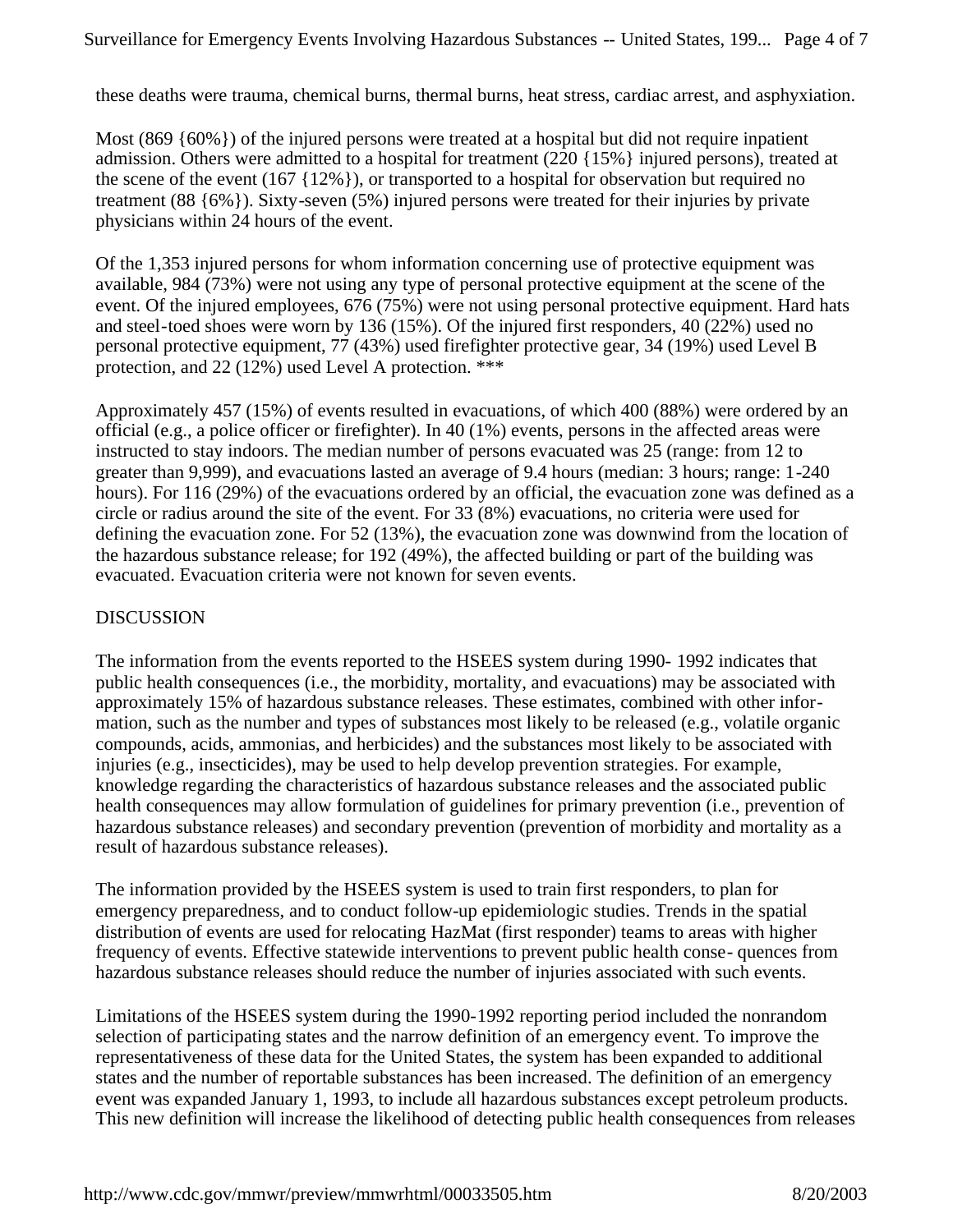of newly developed and produced substances.

# **References**

- 1. Morehouse W, Subramaniam MA. The Bhopal tragedy. New York: Council on International and Public Affairs, 1986.
- 2. Binder S. Deaths, injuries, and evacuations from acute hazardous materials releases. Am J Public Health 1989;79:1042-4.
- 3. Binder S, Bonzo S. Acute hazardous materials release {Letter}. Am J Public Health 1989;79:1681.
- 4. Duclos P, Binder S. Public health consequences of acute chemical releases, Louisiana, 1986. Journal of Hazardous Materials 1990;23:109-12.
- 5. Agency for Toxic Substances and Disease Registry/Environmental Protection Agency. Hazardous substances priority list. Federal Register 1988;53:41280-5.

The term "first responders" refers to those persons whose occupations require that they respond immediately to emergency events (e.g., fire- fighters, law enforcement officers, emergency medical service personnel, and hazardous materials {HazMat} team members). "Employees" refers to persons employed by the company responsible for the hazardous event. "General public" refers to all other persons at the scene of the event.

\*\* In this report, "injuries" includes all injuries and any other adverse health effects.

\*\*\* Level A protective equipment provides the highest level of protection for skin, eyes, and the respiratory system and includes a respirator and chemical-resistant suit, gloves, and boots. Level B protective equipment provides a high level of respiratory protection, but less skin protection than Level A.

# **Table\_1**

**Note:** To print large tables and graphs users may have to change their printer settings to landscape and use a small font size.

| TABLE 1. Substances released during all hazardous substances emergency events and<br>during all such events resulting in personal injury, * by chemical category -- selected<br>states, + Hazardous Substances Emergency Events Surveillance, 1990-1992 |                     |              |                                     |                  |                                                              |  |  |
|---------------------------------------------------------------------------------------------------------------------------------------------------------------------------------------------------------------------------------------------------------|---------------------|--------------|-------------------------------------|------------------|--------------------------------------------------------------|--|--|
|                                                                                                                                                                                                                                                         | Substances released |              |                                     |                  |                                                              |  |  |
|                                                                                                                                                                                                                                                         |                     |              | ----------------------------------- |                  | During all events During events resulting in personal injury |  |  |
| Substance category Mo. $(%) &$ No. $(%) &$ (%) $(%)$ $(%)$ **                                                                                                                                                                                           |                     |              |                                     |                  |                                                              |  |  |
| Volatile organic<br>compounds<br>Herbicides                                                                                                                                                                                                             | 727 —<br>588        | (18)<br>(15) | 93<br>126                           | (12)<br>(16)     | (13)<br>(21)                                                 |  |  |
| Acids<br>Ammonias                                                                                                                                                                                                                                       | 553<br>448          | (14)<br>(11) | 103                                 | 148 (19)<br>(13) | (27)<br>(23)                                                 |  |  |
| Metals<br>Insecticides                                                                                                                                                                                                                                  | 261<br>217          | (7)<br>(5)   | 21<br>80                            | (3)<br>(10)      | (8)<br>(37)                                                  |  |  |
| Polychlorinated<br>biphenyls                                                                                                                                                                                                                            | 212                 | 5)           | -6                                  | (1)              | (3)                                                          |  |  |
| Bases                                                                                                                                                                                                                                                   | 152                 | 4)           | 40                                  | 5)               | (26)                                                         |  |  |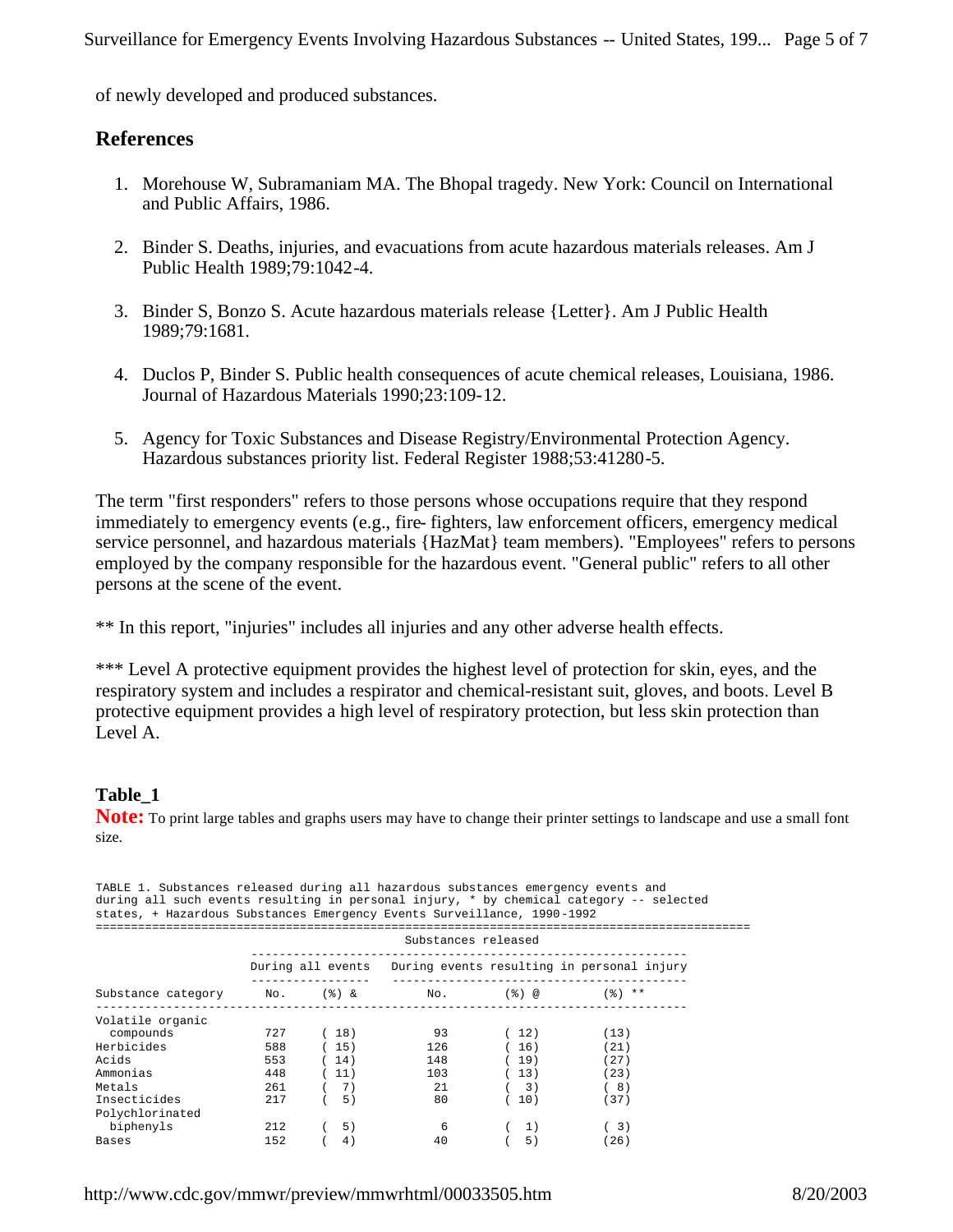| Unclassified<br>108<br>698<br>(17)<br>(14)<br>(15)<br>4,034<br>777<br>(100)<br>Total<br>(100)<br>* Refers to injuries and all other adverse health effects.<br>+ During 1990-1991, participating states included Colorado, Iowa, Michigan, New Hampshire,<br>and Wisconsin. During 1992, participating states included Colorado, Iowa, New Hampshire,<br>New York, North Carolina, Oregon, Rhode Island, Washington, and Wisconsin.<br>& Percentage of all substances released.<br>@ Percentage of all substances released during events that resulted in personal injury.<br>** Within the substance category, the percentage of substances released during events that<br>resulted in personal injury. | Chlorine<br>Cyanides | 157<br>21 | 4)<br>1) | 43<br>9 | 6)<br>(1) | (27)<br>(43) |  |  |  |
|----------------------------------------------------------------------------------------------------------------------------------------------------------------------------------------------------------------------------------------------------------------------------------------------------------------------------------------------------------------------------------------------------------------------------------------------------------------------------------------------------------------------------------------------------------------------------------------------------------------------------------------------------------------------------------------------------------|----------------------|-----------|----------|---------|-----------|--------------|--|--|--|
|                                                                                                                                                                                                                                                                                                                                                                                                                                                                                                                                                                                                                                                                                                          |                      |           |          |         |           |              |  |  |  |
|                                                                                                                                                                                                                                                                                                                                                                                                                                                                                                                                                                                                                                                                                                          |                      |           |          |         |           |              |  |  |  |
|                                                                                                                                                                                                                                                                                                                                                                                                                                                                                                                                                                                                                                                                                                          |                      |           |          |         |           |              |  |  |  |

#### Return to top.

## **Table\_2**

**Note:** To print large tables and graphs users may have to change their printer settings to landscape and use a small font size.

|                                          | TABLE 2. Distribution of number of chemicals released per hazardous substances    |
|------------------------------------------|-----------------------------------------------------------------------------------|
|                                          | emergency event with injured * persons -- selected states, + Hazardous Substances |
| Emergency Events Surveillance, 1990-1992 |                                                                                   |
|                                          |                                                                                   |

|                                 |          | Type of event  |                    |                              |                        |                                 |                              |              |                   |                              |
|---------------------------------|----------|----------------|--------------------|------------------------------|------------------------|---------------------------------|------------------------------|--------------|-------------------|------------------------------|
|                                 |          | Fixed-facility |                    |                              | Transportation-related |                                 |                              | All events & |                   |                              |
| No. of<br>chemicals<br>released | No.      | Events         | $($ $\mathcal{E})$ | Total<br>no. of<br>chemicals | No.                    | Events<br>$($ $\frac{6}{6}$ $)$ | Total<br>no. of<br>chemicals | No.          | Events<br>$($ 응 ) | Total<br>no. of<br>chemicals |
| $\mathbf{1}$                    | 338      |                | (85.1)             | 338                          | 53                     | (76.8)                          | 53                           | 391          | (83.9)            | 391                          |
| $\overline{2}$<br>3             | 27<br>12 |                | (6.8)<br>3.0)      | 54<br>36                     | 11<br>3                | (15.9)<br>4.3)                  | 22<br>9                      | 38<br>15     | (8.2)<br>3.2)     | 76<br>45                     |
| 4<br>5                          | 5<br>4   |                | 1.3)<br>1.0)       | 20<br>20                     |                        | 1.4)<br>1.4)                    | 4<br>5                       | 6<br>5       | 1.3)<br>1.1)      | 24<br>25                     |
| $>= 6$                          | 11       |                | 2.8)               | 216                          |                        |                                 |                              | 11           | 2.4)              | 216                          |
| Total                           | 397      |                | (100.0)            | 684                          | 69                     | (100.0)                         | 93                           | 466          | (100.0)           | 777                          |

\* Refers to injuries and all other adverse health effects.

+ During 1990-1991, participating states included Colorado, Iowa, Michigan, New Hampshire, and Wisconsin. During 1992, participating states included Colorado, Iowa, New Hampshire,

New York, North Carolina, Oregon, Rhode Island, Washington, and Wisconsin.

& Location of one event was not known. A total of 467 events resulted in personal injury. =====================================================================================================

#### Return to top.

#### **Table\_3**

**Note:** To print large tables and graphs users may have to change their printer settings to landscape and use a small font size.

TABLE 3. Types of injuries \* sustained during emergency events involving hazardous substances -- selected states, + Hazardous Substances Emergency Events Surveillance, 1990-1992 ============================================================================================= Type of injury **No.** of injuries Percentage ------------------------------------------------------------

| Respiratory irritation | 933 | 37.3 |
|------------------------|-----|------|
|                        |     |      |